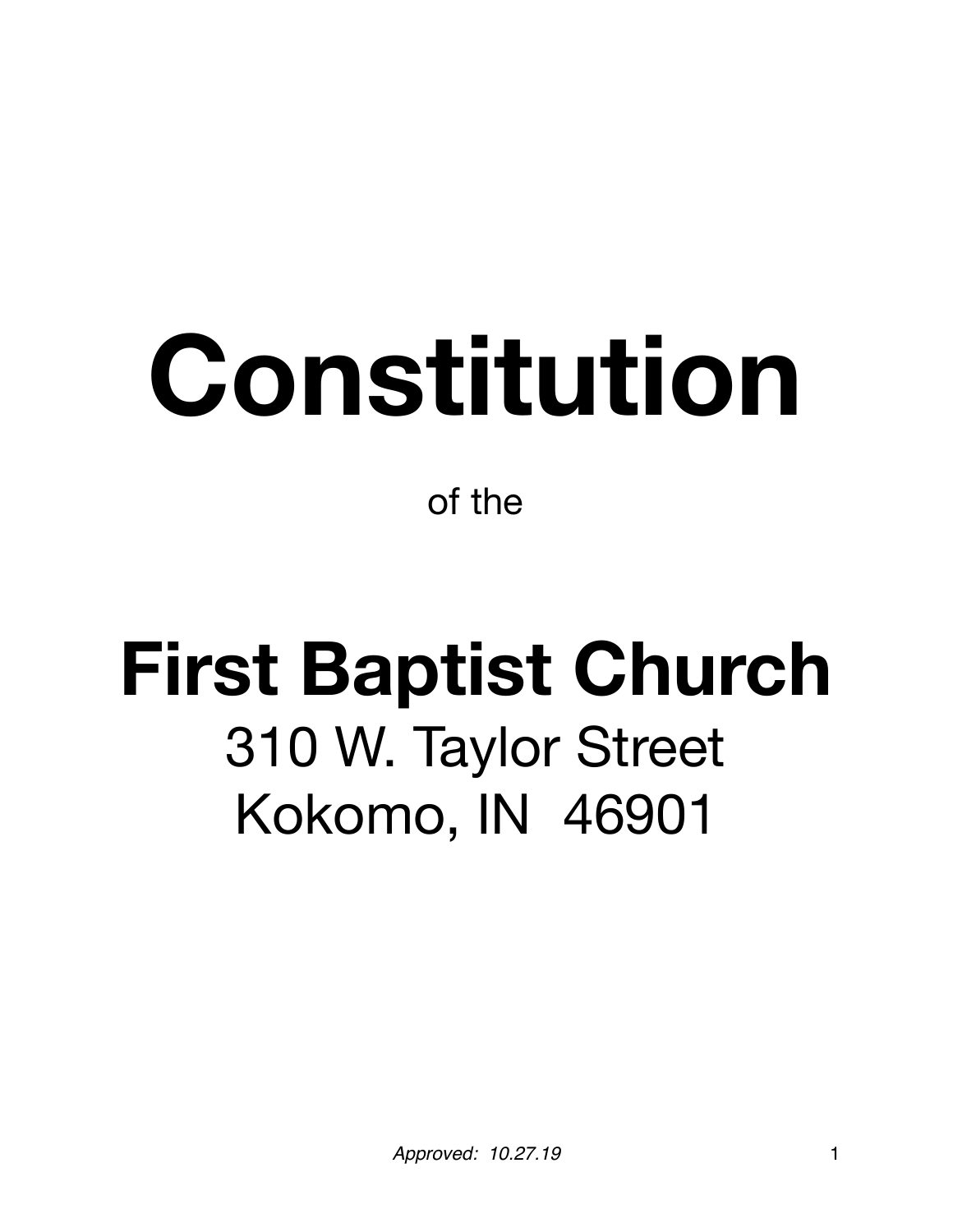# **Index**

**Preamble Statement of Faith Name and Purpose Affiliation Membership Clergy Lay Staff Leadership Structure**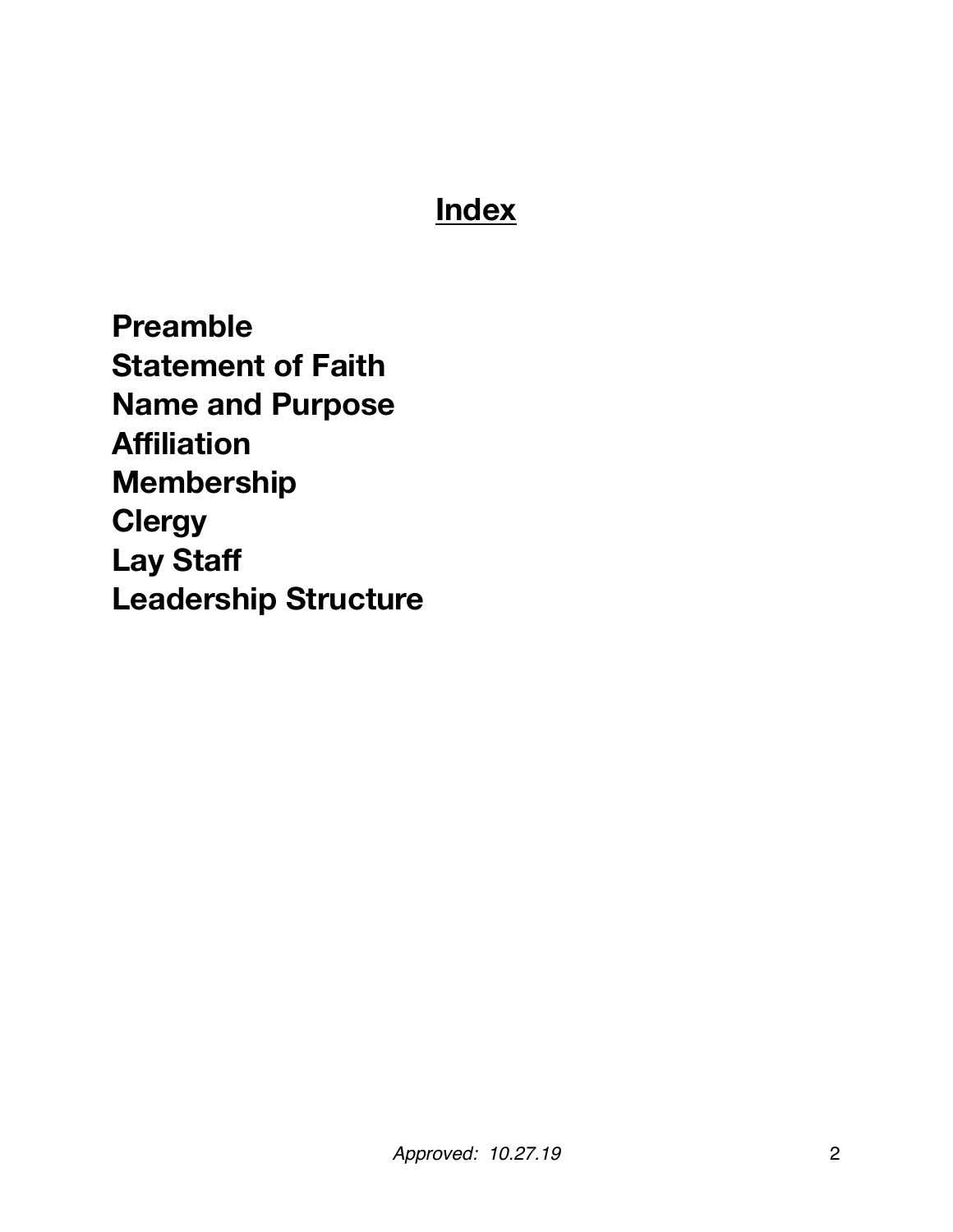#### **Preamble**

We, the Family of First Baptist Church of Kokomo, Indiana exist solely for the glory of God. We exist to carry the Name of Jesus into the world as we:

- Continue to follow Jesus Christ personally and come to know Him as our Savior and make Him Lord of our lives.
- Continue to follow Jesus Christ together as the Family of First Baptist Church through Worship, the study of God's Word the Holy Bible, by devoting ourselves to Biblical fellowship and serving others by the example of Jesus.
- Follow Jesus's command to seek, love and serve the world by the way we carry the Name of Jesus to the lost, the sick and those in need.

In order to carry the Name of Jesus, we recognize the Biblical authority of Scripture and power of the Body of Christ carried out in the local church. While non denominational, we are called to unity and good order in the Family of First Baptist Church. As such, we establish the following Constitution and by laws.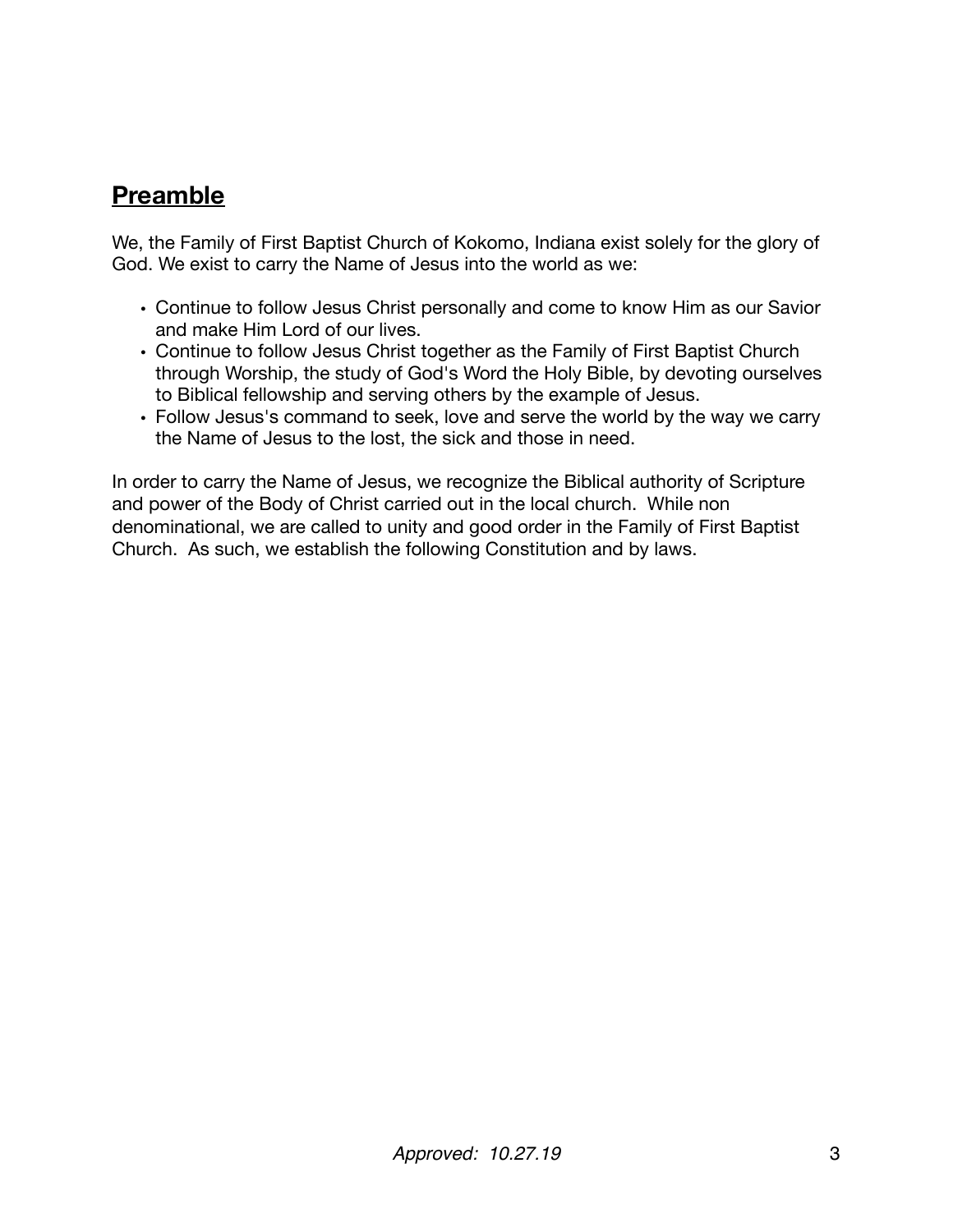# **Statements of Faith**

#### **1. God's Word**

We believe the Bible is the Word of God, written by men, inspired by the Holy Spirit and that its teaching and authority are absolute and supreme.

*(Psalm 119:105; Proverbs 30:5-6; 2 Timothy 3:16; Hebrews 4:12; Matthew 24:35; John 17:17; 2 Peter 1:20-21; 1 Corinthians 2:7,10)* 

#### **2. God**

We believe in one God, Who is Creator and the Sovereign Ruler of the Universe; Who exists through three persons: Father, Son and Holy Spirit; and Who is an infinite God of Holiness and righteousness, as well as love and grace. God the Father, Jesus the Son and the Holy Spirit are the only reason why we, The Church, exist.

*(Genesis 1:1; Proverbs 3:19; Matthew 28:19; Luke 3:21-22; John 1:1-2; Acts 5:3-4; Ephesians 4:24; 1 John 2:5; Ephesians 2:8-10; Colossians 1:16; Revelation 22:13)* 

#### **3. Jesus**

We believe in the deity and sinless humanity of Jesus Christ, the only Son of God.

His virgin birth, His life, His Ministry, His death as the atoning sacrifice for us, His bodily resurrection, His post-resurrection appearances, and His ascension to Heaven where He is the only mediator between God and man is all well documented in the Word of God. Jesus also tells us, through Scripture, that He is coming again in power and glory at the end of this age to take His Bride, The Church, home.

*(Isaiah 7:14; John 1:1; Matthew 3:17; Matthew 17:5; Matthew 1:20-23; John 10:30; Romans 1:4; Hebrews 4:14; 2 Corinthians 5:21; Philippians 2:5-11; Luke 24:6-9, 36-46; John 14:7; Acts 1:11; Acts 2:24-36; 1 Timothy 2:5; John 14:2-3; Revelation 19:12-16)* 

#### **4. Holy Spirit**

We believe the Holy Spirit is a person and is fully God. He regenerates, baptizes into the body of Christ, indwells every believer, teaches, guides and empowers believers, and gives gifts to all believers to be used in ministry so that the church fulfills its mission on earth.

*(Matthew 28:19; John 3:5; John 16:13; Acts 1:8; Acts 5:3-4; 1 Corinthians 6:11, 19; 1 Corinthians 12:4-13; Ephesians 3:16; Ephesians 4:1-16)* 

*Approved: 10.27.19* 4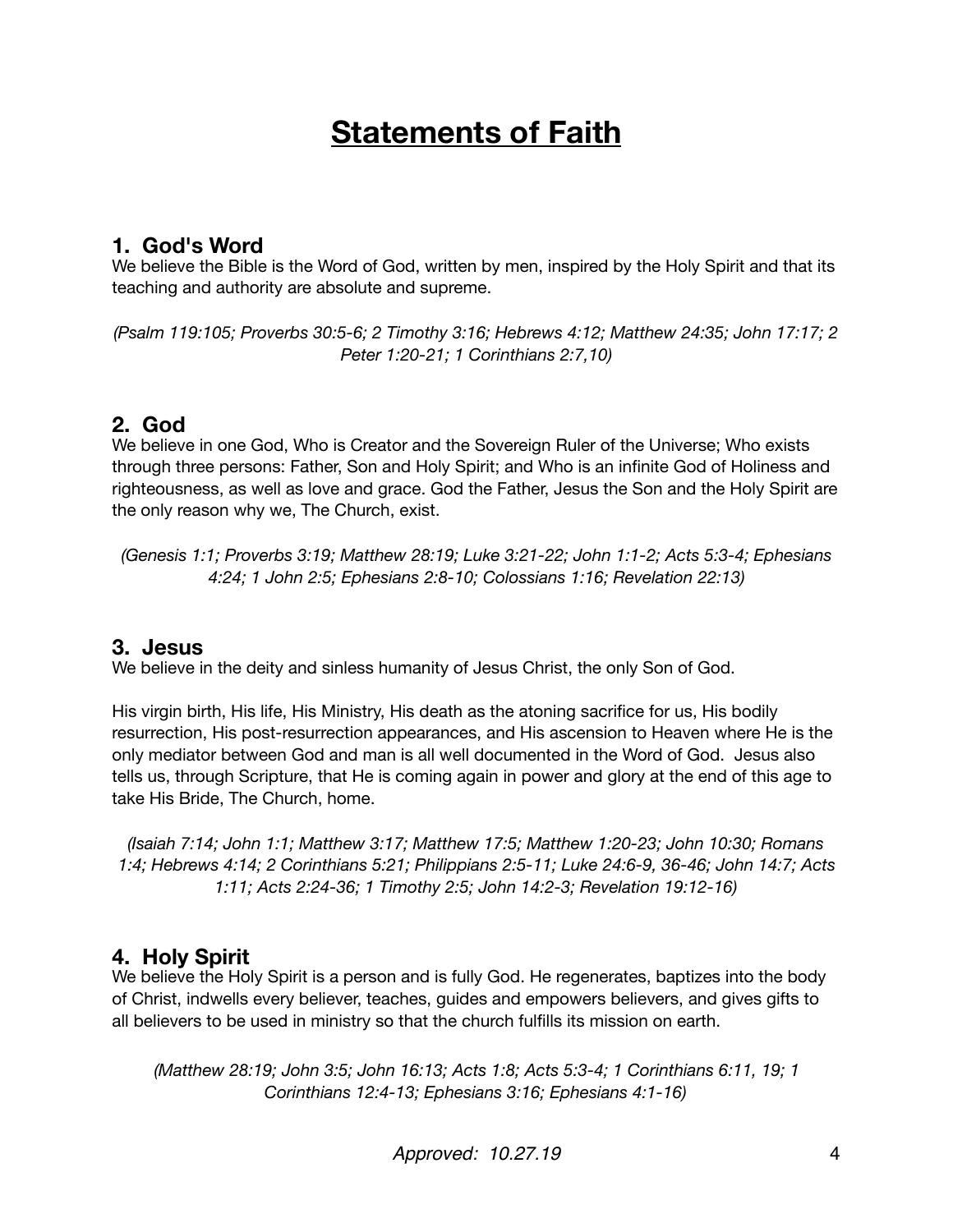#### **5. Sin and Salvation**

We believe that sin is disobedience to God and failure to live according to His will. Because of sin all people have separated themselves from God. We believe and it is revealed through Scripture that because we are born sinners, we are in need of a Savior.

We believe that salvation is by faith in Christ alone, not by works and solely by the grace of God. Jesus took upon Himself our sins and by His death on the cross paid the penalty of sin for us once and for all. The power of the blood of Christ can and will cleanse sin from anyone who repents and calls on the Name of Jesus.

*(Isaiah 59:2; Matthew 19:25-26; Matthew 25:41-46; John 3:16-18, 36; John 14:6; Ephesians 2:8-9; Romans 3:23-25; Romans 5:1,6-10; Romans 6:23; Romans 8:38-39; Romans 10:9-10; 2 Corinthians 5:21; Ephesians 1:7; 1 John 1:7-10; 1 John 3:4-5; Philippians 3:4-11; Hebrews 9:27; Hebrews 10:10-14; Revelation 22:17)* 

#### **6. Family**

We believe in The Church, the Body of Christ, and our Call to be a part of that Kingdom here on earth. All who believe in Jesus (who is the Head) are part of the Body, and as such are part of the Family. We believe that our goal is not to get people into a church, we exist to connect people to Jesus. We believe that The Church exists through the local assembly of believers who live out their faith and Calling uniquely from other assemblies, but that we are Called to unity as we are The Church.

*(Matthew 16:18; John 10:16; Acts 2:42-47; Acts 20:28; 1 Corinthians 10:17; 1 Corinthians 12:12-20; Ephesians 2:20-22; Ephesians 1:20-23; Ephesians 4:14-16; Romans 12:4-5; Hebrews 10:24-25; )* 

#### **7. Gifted**

We believe that every believer in Jesus Christ has been uniquely gifted by the Holy Spirit to build up the Body of Christ. There are many gifts, but all given to carry the Name of Jesus in to the world.

*(Acts 1:8; Ephesians 4:11-12; Romans 12:6-8; Ephesians 2:22; Ephesians 4:11; 1 Corinthians 2:4; 1 Corinthians 12:4-11; 1 Timothy 4:14; 1 Peter 4:10-11)* 

#### **8. Baptism**

We believe that Baptism is a public celebration of what God is doing in the person's heart in moving them from death to life. We believe that Baptism is a public first step of obedience as we follow the example of Jesus through His own Baptism immersion.

Baptism itself does not bring about salvation. We know that has been accomplished by Jesus dying for our sin on the cross. Rather, Baptism is the choice of the individual and a public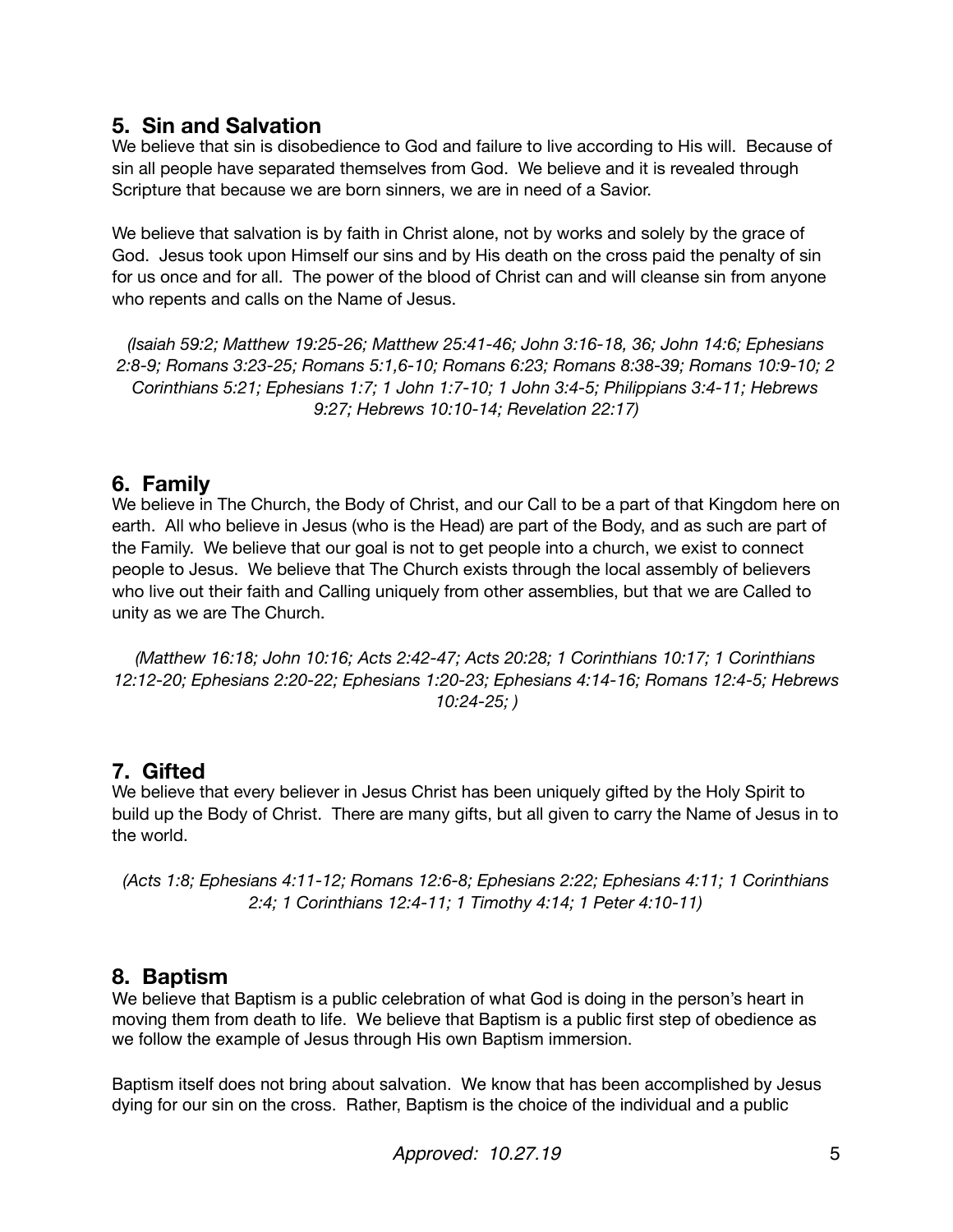declaration of faith that the individual is choosing life in Jesus and to carry His Name to the world. Baptism symbolizes that our old self has been put to death, we have been buried, and that we have been raised with Christ to new life.

#### **Dedication**

At First Baptist Church, we believe that a child must be able to answer for themselves the questions that we ask anyone being Baptized. As such, we celebrate with the family the Dedication of any child under the age of accountability.

*(1 Corinthians 12:13; 1 Peter 3:21; Acts 10:48; Acts 22:16; Colossians 2:12; Galatians 3:27; Luke 3:16; Mark 16:16; Luke 3:21-22; Mark 1:4-5; Matthew 28:19-20; Acts 8:36-38; Ephesians 4:4-6; Acts 16:31-33; Acts 2:38-41; John 1:29-33; Matthew 3:11-17; Romans 6:1-18)* 

#### **9. The Enemy**

We believe in the reality of Satan, the devil, who is the father of lies and goes in to the world to deceive and destroy. While his power was crushed by Jesus, we know that Satan continues to attack The Church, us individually, and do everything he can to distract us from the Mission we are Called to carry out.

*(Isaiah 14:12-15; Job 1:7; Luke 10:18; John 8:44; John 10:10; John 12:31; John 14:30; 2 Corinthians 11:3,14; James 4:7; Ephesians 6:11-12; 1 Peter 5:8; 1 John 3:8; 1 John 5:19; Revelation 12:9-12; Revelation 20:10)* 

#### **10. Our Mission**

We believe the Great Commission calls us to Carry the Name of Jesus, to baptize those who are repentant, and to bring the message of the gospel to our community, our nation and to the world…so that all may know Jesus. We believe that as the Holy Spirit convicts the individual. Our Calling, empowered by the Holy Spirit, is to teach them everything that we have been entrusted with as we disciple those who have chosen to follow Jesus and multiply the Kingdom of God.

*(Isaiah 6:8; Matthew 9:37-38; Matthew 10:7-8; Matthew 28:18-20; Mark 16:15; Luke 24:46-47; John 4:35-38; John 20:21; Acts 1:7-8; Romans 10:15; Ephesians 4:11-16; 1 Timothy 2:15 )*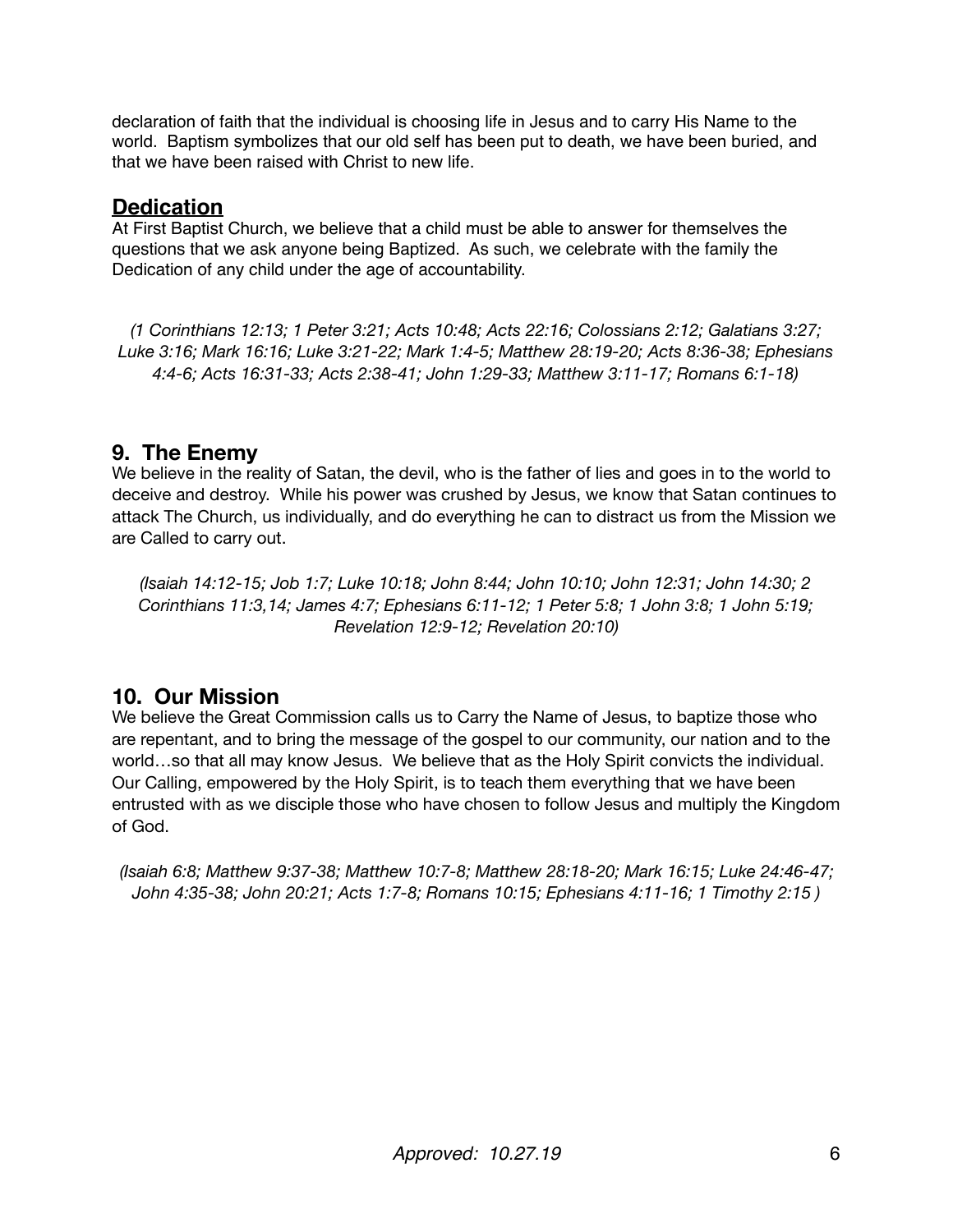# **Article I - Name and Purpose**

**Section 1 - Name:** The name of this Family, with Jesus as the head, shall be First Baptist Church of Kokomo, Indiana, a not-for-profit organization incorporated under the laws of the State of Indiana, on October 3,1952.

**Section 2 - Purpose:** "We are a Jesus church. We are a Family of people following Jesus who are connected together by a common faith in Him, for His glory, for His purpose to see Jesus change our families, our church, our city and the world. We are based in Kokomo, but know that we are just one house that is part of His Kingdom."

# **Article II - Affiliation**

This church shall operate as an independent church with no affiliation.

### **Article III - Membership**

**Section 1: Qualifications:** Any person professing faith in Jesus Christ as their Savior and Lord, who is in agreement with the Statements of Faith and practices held by this church, having been baptized may be admitted in to membership in the Body of First Baptist Church.

**Section 2: Reception of Members:** Persons may be received into membership upon recommendation to the Deacons, Elders, or the Pastor(s) by any one of four methods as may be appropriate.

- A. **Baptism**: Any person professing faith in Jesus as their Savior, giving evidence of a change of heart, and by testimony of wanting to live for Jesus, may be received into this church membership upon baptism.
- B. **By Letter:** By letter of transfer from any other Christian church confirming previous membership and having been baptized.
- C. **Statement of Faith:** Any believer may be received upon a satisfactory statement of Christian faith, experience and having been baptized, should records be unavailable from the former church.
- D. **Membership Class:** By committing to go through a series of lessons led by the Pastor, Elders and Deacons on what it means to be a part of the Body of First Baptist Church.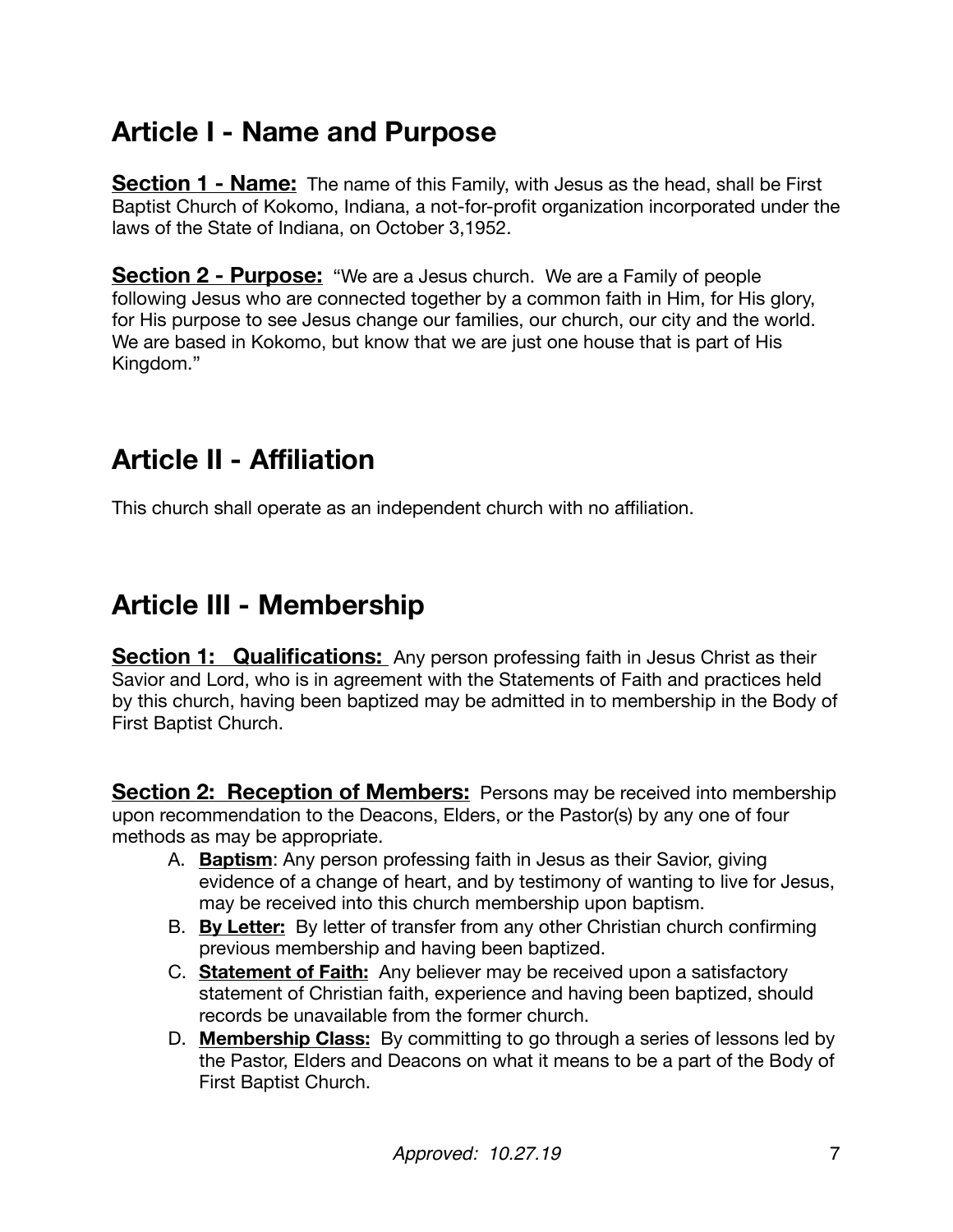**Section 3: Privileges of Membership:** As members of the Body of First Baptist Church, it is the duty of the membership to:

- A. **Pursue** spiritual growth by disciplining and living our lives in accordance with the Word of God.
- B. **Serve** as we achieve spiritual maturity in our personal walk with Jesus, we realize that we have been gifted by the Holy Spirit to work within the Body of FBC and in our community to further the Kingdom of God.
- C. **Leadership** as any member is eligible to serve by election as a deacon or be appointed an elder by the Pastor(s) of First Baptist Church, as God leads through the gifting of the Holy Spirit.
- D. **Vote** during church elections or for special called Membership meetings of First Baptist Church.

**Section 4: Withdrawal of Membership:** Membership in this church may be concluded in any of the following ways:

- A. **By Letter:** Members may withdraw to unite with another church upon request. All church letters shall be sent by the Church Clerk to the Pastor or Clerk of the church designated.
- B. **By Request:** If a member wishes to withdraw from the church, his or her name shall be removed from the membership list.
- C. **By Discipline:** Upon agreement of the Pastor(s) and elders of First Baptist Church, members may be withdrawn from the church roll for conduct not in accordance with the Word of God. Matthew 18:15-20 is to be followed by the Pastor(s) and elders in order to get the member within good standing. If things are unable to be resolved, the member shall cease to be a member of First Baptist Church.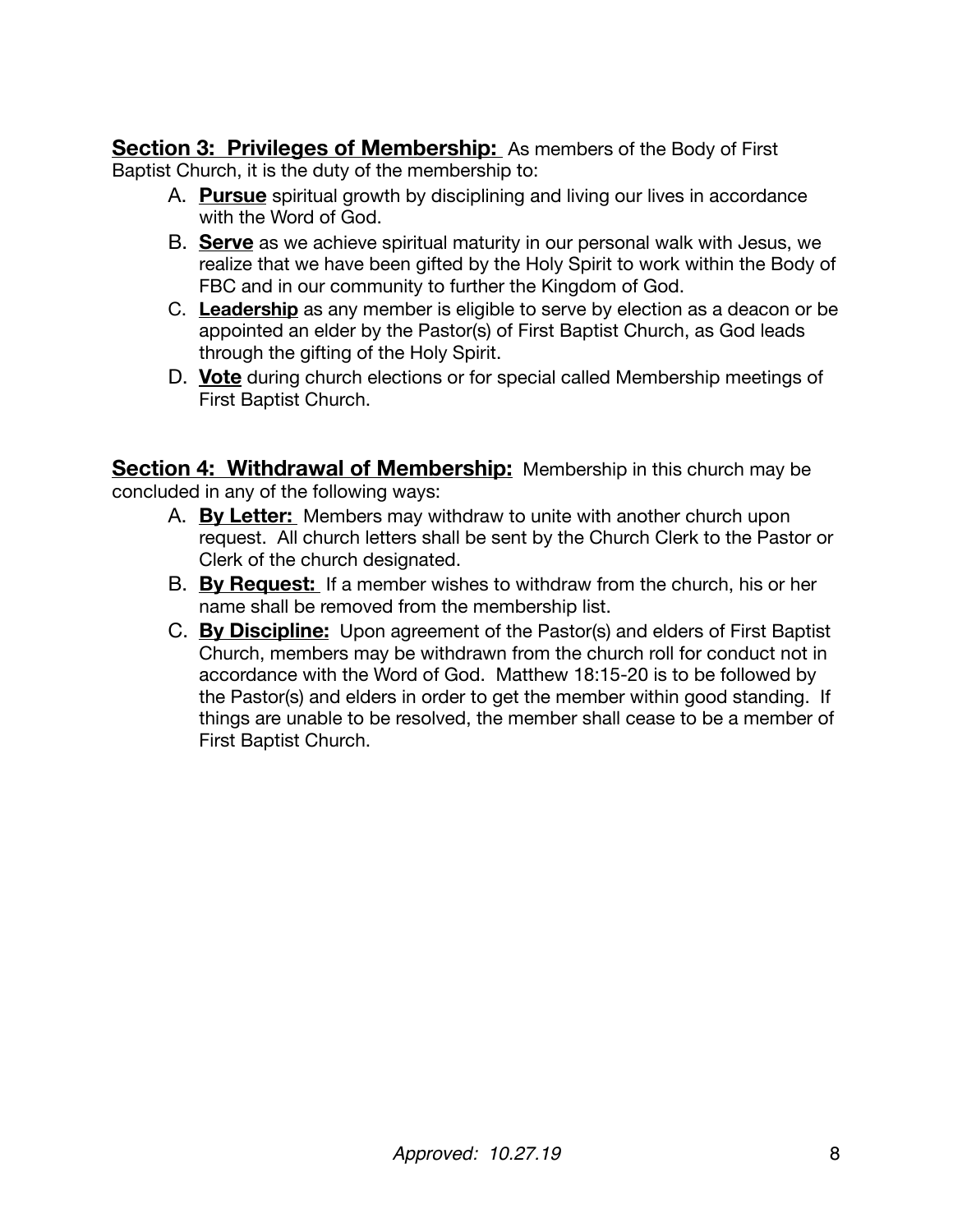# **Article IV - Clergy**

#### **Section 1: Senior Pastor**

**A. Principle Function:** The Senior Pastor is responsible and accountable to God and to the church for proclaiming the gospel of Jesus Christ, for using his skills in administrative leadership, for engaging in pastoral care ministries to meet the needs of persons in the church and in the community, and to act as the chief administrator of the ministerial and vocational staff.

#### **B. Responsibilities:**

- Set as a guideline of personal behavior the standard required in 1 Timothy 3:1-7 and 1 Peter 5:1-4.
- Provide administrative leadership for the total church program.
- Maintain a regular program of study to enable himself to plan and conduct meaningful worship services.
- Prepare for and conduct worship services; lead in the observance of the ordinances; and lead the church in proclaiming the gospel to the church and community.
- Visit members and prospects and lead the membership in a visitation program.
- Supervise other members of the church staff according to staff organization.
- Conduct premarital, vocational, family, bereavement, counseling sessions, etc., as needed. Shall recommend other professional help when necessary.
- Perform wedding ceremonies and conduct funeral services.
- Work with deacons, church officers, and committees in performing assigned responsibilities. Be available for and lead in training as needed.
- Serve as a representative of the church in civic matters.
- To model seeking to win the unsaved and disconnected; lead the membership in soul-winning training.
- Plan and promote periods of evangelistic emphasis for the unsaved and renewal for the Christians.
- Serve as a member of the Elder Council and aid in planning, organizing, directing, coordinating and evaluating the total church program.

**C. Selection:** The position of Senior Pastor shall be elected by the church body upon recommendation of the Pastoral Search Committee which shall consist of 1) the elders of First Baptist Church, 2) three current serving deacons of First Baptist Church, 3) elected persons by the congregation of First Baptist Church. A recommendation shall be presented to the church body 2 weeks prior to a vote by the church body. An affirmative vote of 2/3 of the church body voting is required. After the call is voted on, dates of arrival, beginning of duties, installation, etc are to be coordinated between the Pastoral Search Committee, the Board of Deacons, the elders of First Baptist Church and the new pastor.

**D. Resignation and Removal of Pastor:** The Senior Pastor term is open-ended, and continues uninterrupted until resignation, retirement, death or dismissal. Dismissal may occur if the Elders of First Baptist Church in consultation with the Board of Deacons, after prayerful and humble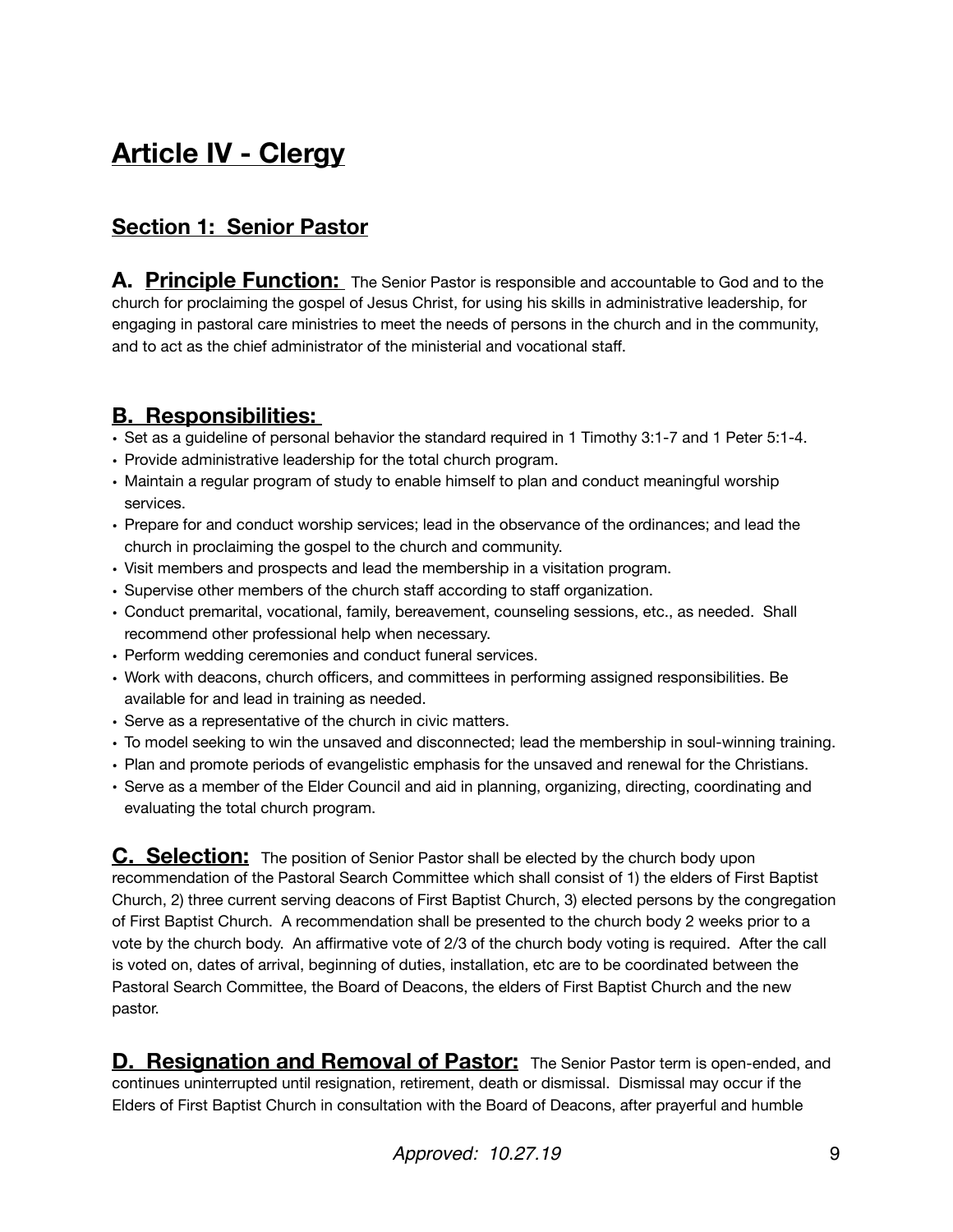evaluation, agrees unanimously (not including the Senior Pastor. In all other pastoral evaluations, the Senior Pastor shall be included) that it is necessary due to the following situations:

- **1.** Lifestyle, moral or ethical choices that disqualify the person from continuing in the position.
- **2.** Consistent disagreement with First Baptist Church's Preamble or breaks the Statements of Faith.
- **3.** Willful failure to fulfill the stated responsibilities of the position.

After the unanimous recommendation of the Elders and Deacons, the recommendation shall be made to the congregation (with 2 weeks advance notice) for the approval of the congregation. If the vote is in 3/4 agreement of the congregation, the Pastor is dismissed.

**Section 2: Other Pastoral Leadership:** Additional Pastoral leadership candidates will be recommended to the church body by the Pastoral Search Committee and Senior Pastor and should follow the procedures of Article IV, Section 1c. Termination procedures will be as of Article IV, Section 1d.

# **Article V - Lay Staff**

Lay Staff shall be hired or dismissed by the Elder Council in consultation with the Board of Deacons. The elders in consultation with the Board of Deacons shall provide job descriptions for all lay staff. Also, lay staff shall have special tasks in relation to their individual job duties as requested by the pastoral staff. For day to day operations, the lay staff will be directed by the Senior Pastor or his appointed representative.

# **Article VI - Leadership Structure**

The First Baptist Church governing structure consists of 1) The Church Council of Elders consisting of the appointed and affirmed elders of First Baptist Church and the Pastoral Staff. 2) The Board of Deacons consists of the nominated and elected deacons of First Baptist Church. Within the Board of Deacons shall also include the offices of Church Clerk, Church Treasurer, and Church Financial Secretary. All leadership within the Church Council of Elders or The Board of Deacons shall be considered a non-compensated member of that Council or Board.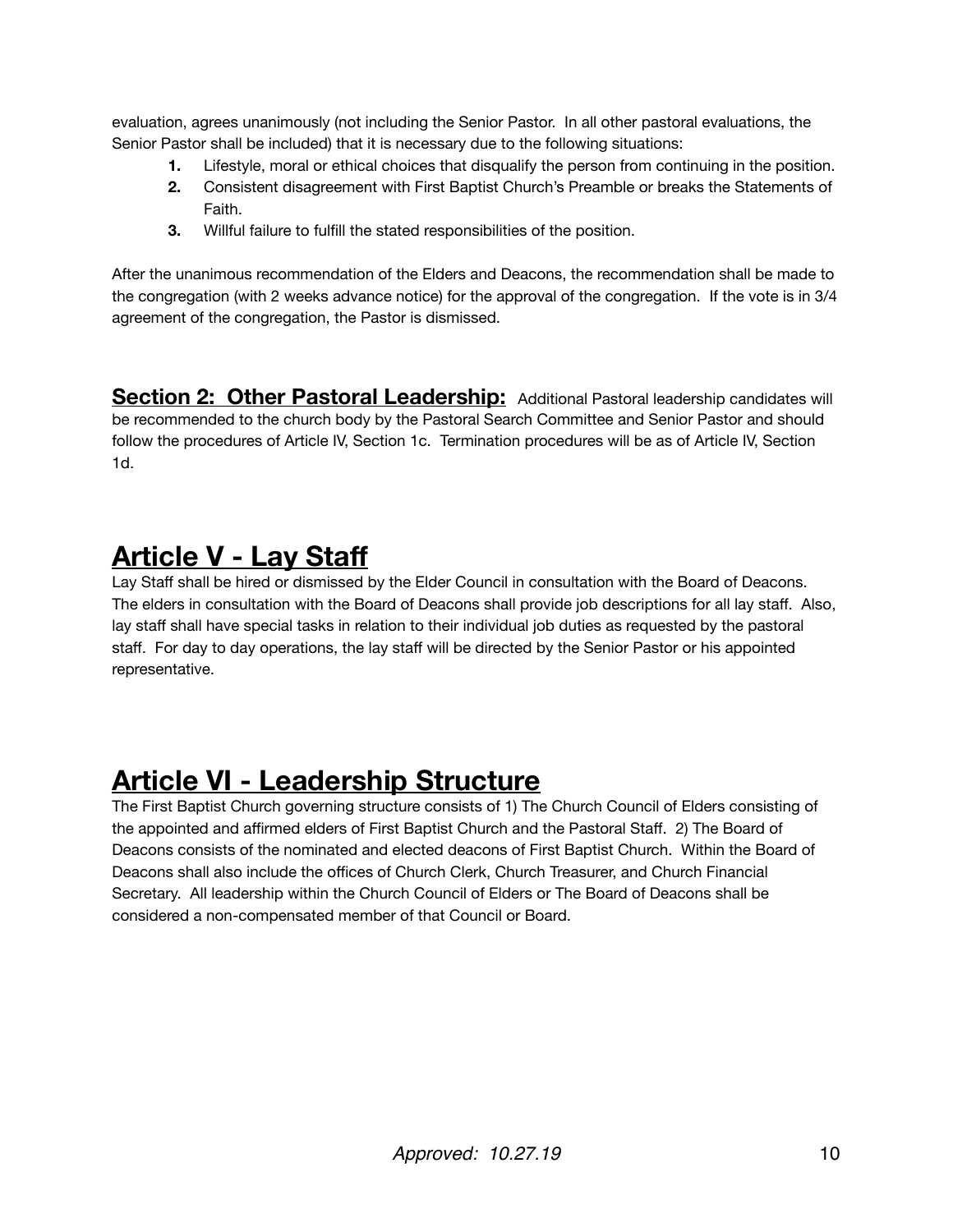#### **Section 1: Elder**

**A.** Principle Function: An elder is an overseer and spiritual leadership of the Body of First Baptist Church. The elders are to work with the Lead Pastor and all Pastoral Staff to form the Church Council of Elders who shall oversee the spiritual growth, maturity and leading of the Holy Spirit for the Body of First Baptist Church. When needed, the Church Council of Elders shall aid in the decisions for the leadership of the church after prayerful and wise consideration of the Word of God.

#### **B. Responsibilities**

- Oversight of the church (Acts 20:28; 1 Peter 5:2-3)
- The oversight of the Pastoral Staff of FBC.
- Spiritual decision makers of the church (1 Timothy 3:5, 5:12; Hebrews 13:7, 17, 24)
- Resolve matters within the Family in terms of disputes. (1 Corinthians 6:5)
- Responsible for the rebuking of the Family. (1 Timothy 5:20)
- Called to bind, loose and use the Keys of the Kingdom:
	- Preach the Gospel (1 John 1:3)
	- Administer the Sacraments (Matthew 28:19-20; 1 Corinthians 11:23)
	- Exercise discipline (Matthew 18:17; 1 Corinthians 5:1-5)
- Called to convene the Church Council of Elders once a month (or as needed) to pray, provide oversight and address matters of importance. The church council of elders consists of all elders and the pastor(s) of the church.
- Responsible for interviewing candidates for Lay Staff positions and give a recommendation to the Board of Deacons for hiring. The Board of Deacons then will conduct an interview for the position and come to a decision to hire or not along with the Council of Elders.
- All decisions of the council are to be agreed upon unanimously by the ruling elders after prayer and discernment. If such a decision is not reached unanimously, the proposal does not pass.

#### **C. Requirements**

#### **1. AS TO GOD:**

- *Not a new convert* (1 Tim. 3:6) Must know the Word of God and shows spiritual maturity.
- *Devout* (Titus 1:8) Demonstrates a definite commitment to know, love and walk with Jesus.
- *Holds fast to the faithful Word, able to exhort and refute* (1 Tim. 3:2, Titus 1:9) Stable in faith, sound in doctrine and in practice. Is able to teach others, able to exhort people with sound doctrine, able to refute those who are antagonistic to the faith of the truth of Scripture.

#### **2. AS TO HIMSELF:**

- *Aspires to the office of overseer* (1 Tim. 3:1) Based biblical criteria and motives, an elder must have a strong desire to serve the Lord and the Body of Christ as an overseer of the flock, not feel constrained by necessity (cf. 1 Peter 5:2).
- *Temperate* (1 Timothy 3:2) The elder must discipline his life according to biblical principles so that he remains under God's control. The elder is Spirit-controlled and disciplined rather than self-indulgent.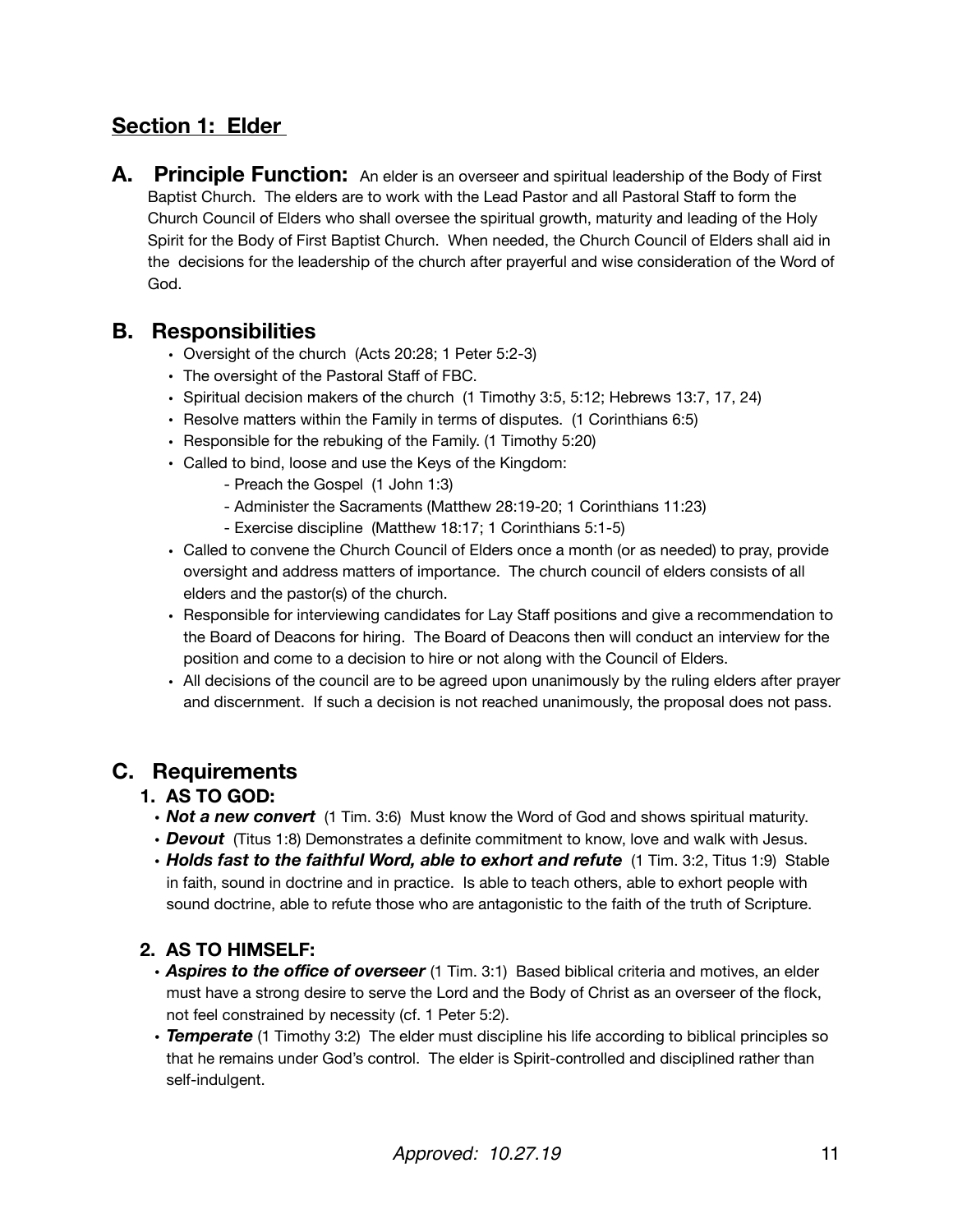- *Prudent* (1 Tim.3:2) An elder must be disciplined to the extent that he walks wisely according to the Word of God.
- **Not quick tempered** (Titus 1:7) Must not be easily angered, but in control of his emotions and in control of his feelings.

#### **3. AS TO HIS FAMILY:**

- *Husband of one wife* (1 Tim. 3:2, Titus 1:6, Matthew 19:9) An elder must be devoted and faithful to his own wife so that he is not distracted by other women.
- One who manages his own household well (1 Tim. 3:4-5, Titus 1:6) Is respected and loved by his wife, leads his own family, children who are respectful of authority, under control and responding positively to their own walk with Jesus.

#### **4. AS TO OTHERS:**

- **Hospitable** (1 Tim. 3:2, Titus 1:8) The elder must be a "lover of strangers." As an elder is able, should share his home with others in order to minister to the needs of others.
- *Able to teach* (1 Tim 3:2) An elder is be able to communicate the Word of God to others. He must be able to handle those who disagree with him in a patient and gentle manner and others must recognize his ability to teach and communicate the Word of God.
- *Not self-willed* (Titus 1:7) An elder is not self-centered, demanding his own way. As a servant, an elder must seek to please God and care for others putting his own preferences aside in order to promote unity and care for the Body of Christ.
- *Loves what is good* (Titus 1:8) An elder is a "lover of goodness." An elder is a man who is devoted to that which is good or beneficial in things, deeds and people (Psalm 15). An elder takes advantage of opportunities to do good to all men (believers and non-believers alike) in order to build them up rather than tear them down.
- **Not pugnacious or a striker** (1 Tim. 3:3; Titus 1:7) An elder does not show a tendency to be physically or verbally abusive. Also does not use his position to bully or push people around.
- **Uncontentious** (1 Tim.3:3) An elder is not quarrelsome person who struggles against others for self seeking reasons such as jealousy or selfish ambition. He may strongly disagree, but he will state his case without being contentious.
- *Gentle* (1 Tim. 3:3) An elder will do his best to handle others in a gentle, patient and gracious way. An elder is yielding, showing a mellow gentleness, not heavy handed and insisting on the letter of the law.
- *Just* (Titus 1:8) An elder is able to make decisions that are wise, fair, impartial, objective and honest according to the principals of Scripture.
- *Respectable, orderly, balanced* (1 Tim. 3:2, 1 Tim. 1:7) An elder is respected by others within the Body of Christ as well as in the community. An elder's own home and relationships are in order and is making every effort to follow the Word of God.

#### **5. AS TO THINGS:**

- *Free from the love of money* (1 Tim 3:3, Titus 1:7) An elder does not find his significance, security or primary satisfaction in material wealth. An elder is not involved in dishonest business practices. An elder does not seek the office of elder for personal gain.
- *Not addicted to wine* (1 Tim. 3:3, Titus 1:7) An elder is free from any form of substance abuse (alcohol, drugs, etc) or any kind of addiction which might take control of his life, cause belligerent or irresponsible behavior and cause weaker Christians to stumble.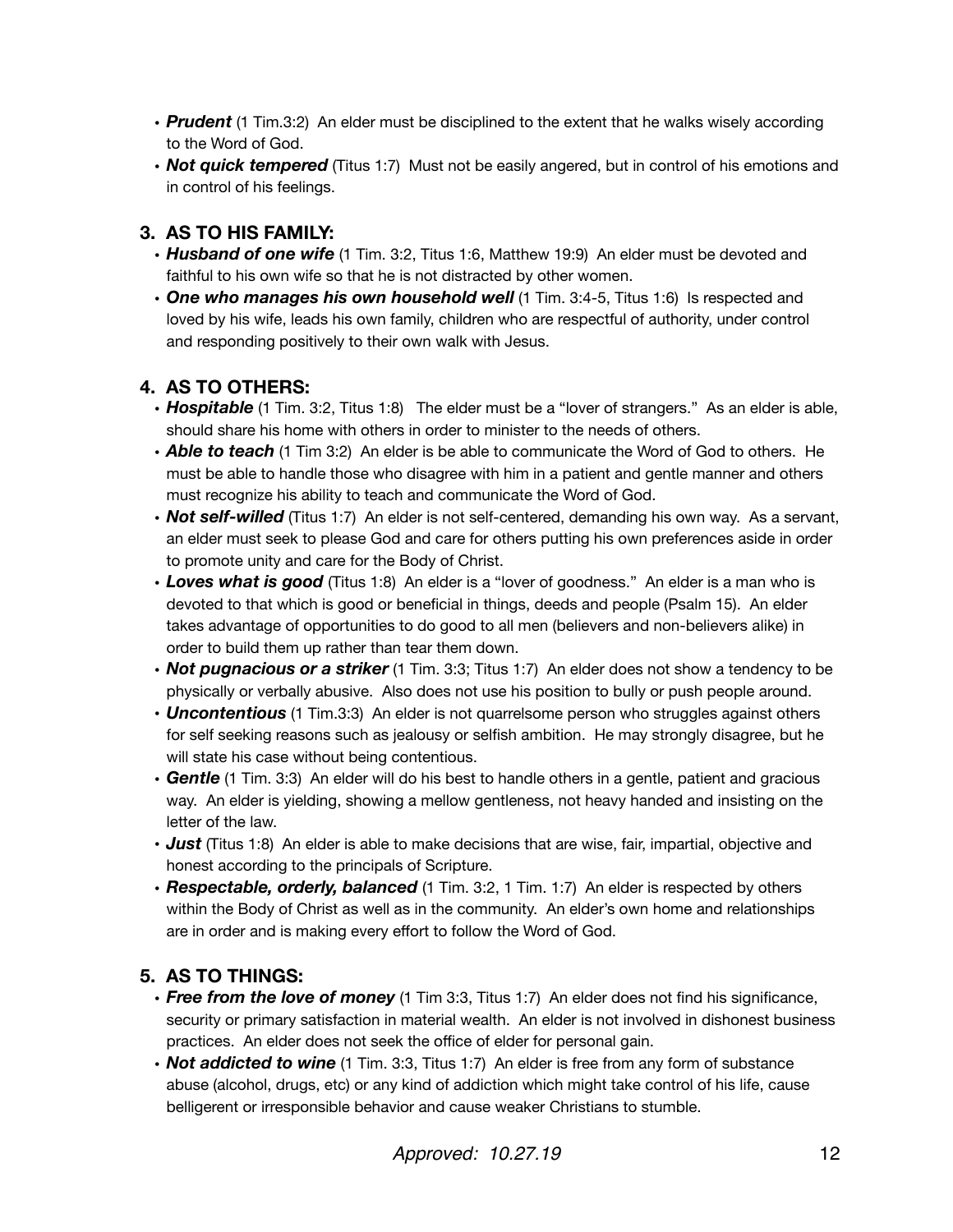#### **D. Appointment**

The appointment of an elder is done by the Lead Pastor as someone who 1) meets the Biblical requirements listed above and 2) is confirmed by the congregation. When the Lead Pastor has appointed an elder for the congregation to confirm, a 2 week period of prayer and fasting is called for. After 2 weeks, the confirmation shall be called for and an elder shall be confirmed by Body of FBC verbal vote of 2/3 majority. After the elder is confirmed by the Body, there shall be a time set at a later date to lay on of hands by Body of First Baptist Church for dedication of the elder.

#### **E. Resignation or Removal of an Elder**

An elder's term of service is for for life, upon personal resignation, or removal due to doctrinal or moral failures.

#### **Section 2: Deacon**

**A. Principal Function:** A Deacon is someone who provides leadership to an area of Ministry within First Baptist Church. He is to work with the Church Council of Elders along with the Clergy to coordinate and carry out the Ministry of First Baptist Church. A Deacons also serves as a liaison and overseer to the lay staff of First Baptist Church.

#### **B. Responsibilities:**

- A Deacon aspires to the office of Deacon for the purpose of serving within the Body, for spiritual maturity, and a desire to lead in Ministry.
- Responsible for overseeing a Ministry Committee or Team as well as recruiting (if necessary) individuals to assist in serving within the area of Ministry in which the Deacon oversees.
- Responsible for reporting to and coordinating with the Board of Deacons monthly for the purpose of planning and keeping Ministries in good order.

#### **Board of Deacons**

- **•** Exist to lead the Congregation in the areas of Children's Ministry, Youth Ministry Stewardship (Finance), Missions, Congregational Care, Property.
- Shall be responsible to oversee their budgeted areas and propose a budget for the next year at the appointed time.
- Shall appoint a Clerk to publish monthly meeting minutes.
- To be pursuing spiritual maturity, to be putting in to practice the spiritual disciplines that reflect that spiritual maturity, and to have the calling on their life to lead the area of Ministry needed by the Body of FBC.

#### **C. Requirements for the Office of Deacon:**

• *Tested…beyond reproach* (1 Tim. 3:10) Before one is asked to serve as a deacon, he is to be observed by the elders over a period of time to see if they are qualified for that ministry. If he is found to be beyond reproach (no violations in the qualities needed to serve), he may then be eligible to be elected by the congregation.